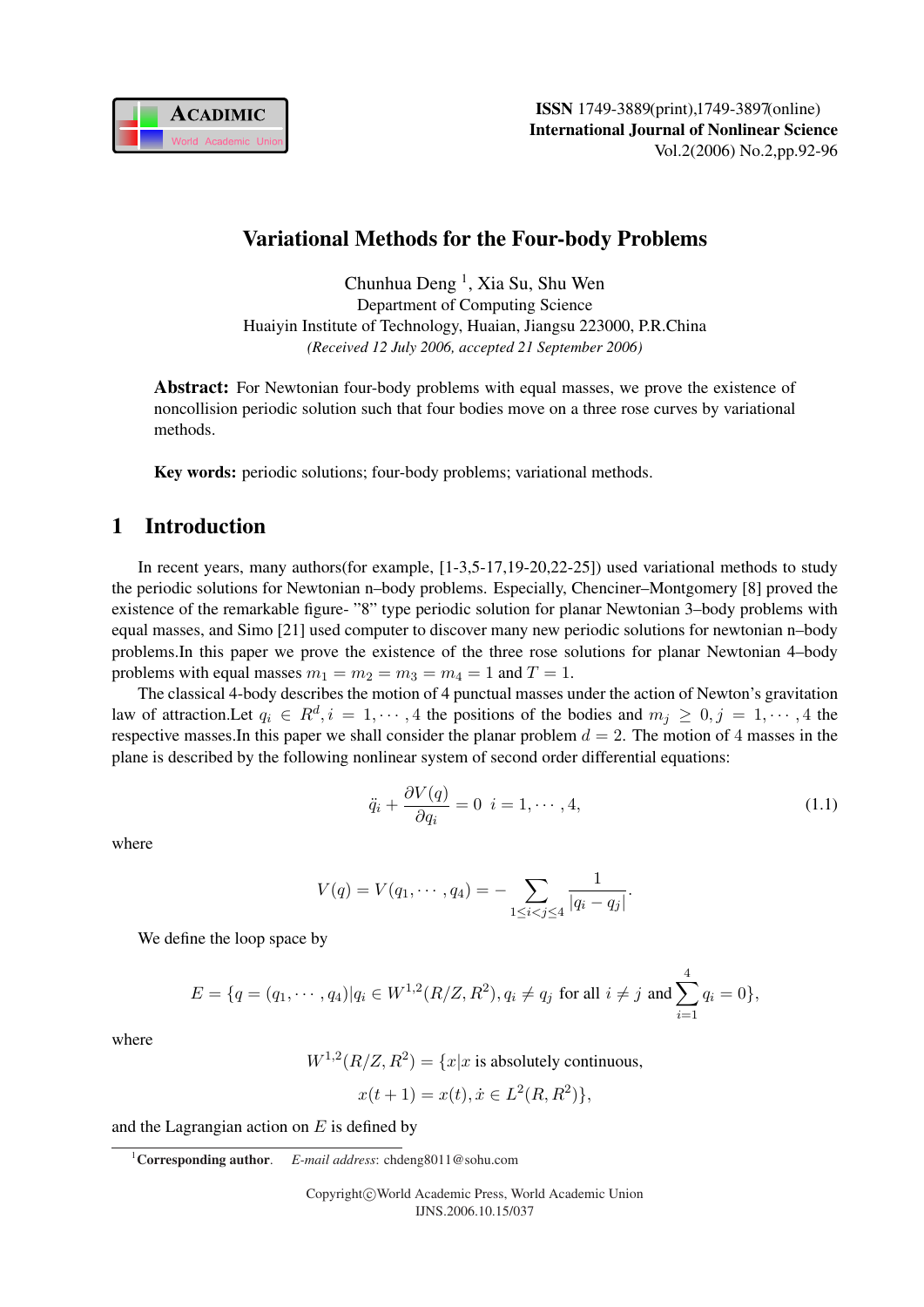$$
f(q) = f(q_1, \dots, q_4) = \int_0^1 \left(\frac{1}{2} \sum_{i=1}^4 |\dot{q}_i|^2 - V(q)\right) dt.
$$

It is known that the critical points of the Lagrange functional in  $E$  are non-collision periodic solutions to  $(1.1)$ .

A periodic solution to (1.1) is called choreography if all four masses travel along the same closed curve and staggered in phase from each other by  $1/4$ , i.e.  $q_i(t + 1/4) = q_{i+1}(t)$ ,  $i = 1, 2, 3, 4$ . We define the space of choreography by

$$
\Lambda = \{q \in E | \mathcal{O}(\frac{2\pi}{3})q_{i+1}(t + \frac{1}{12}) = q_i(t), i = 1, 2, 3, \mathcal{O}(\frac{2\pi}{3})q_1(t + \frac{1}{12}) = q_4(t),
$$
  

$$
q_1(t) = Bq_1(-t), q_3(t) = Bq_3(-t), q_2(t) = Bq_4(-t), q_4(t) = Bq_2(-t)\},
$$

where

$$
B = \left( \begin{array}{cc} -1 & 0 \\ 0 & 1 \end{array} \right).
$$

**Theorem 1.1** The global minimizer of  $f(q)$  on  $\overline{\Lambda}$  is a non-collision periodic solution of (1.1)

### 2 Some lemmas

**Lemma 2.1** ([20]) Let X be a reflexive Banach space and  $M \subset X$  a weakly closed subset.  $f : M \to R$ is weakly lower semi–continuous. if f is coercive, that is,  $f(x) \to +\infty$  as  $||x|| \to +\infty$ , then f attains its infimum on M.

**Lemma 2.2** (Palais [18]) Let G be an orthogonal group on a Hilbert space H.

Define the fixed point space:  $F_G = \{x \in H | g \circ x = x, \forall g \in G\}$ . If  $f \in C^1(H, R)$  and satisfies  $f(g\circ x) = f(x)$  for any  $g \in G$  and  $x \in H$ , then the critical point of f restricted on  $F_G$  is also a critical point of  $f$  on  $H$ .

Lemma 2.3(Gordon's theorem, [13])

(1) Let  $x \in W^{1,2}([t_1, t_2], R^K)$  and  $x(t_1) = x(t_2) = 0$ . Then for any  $a > 0$ , we have

$$
\int_{t_1}^{t_2} \left(\frac{1}{2}|\dot{x}|^2 + \frac{a}{|x|}\right) dt \ge \frac{3}{2} (2\pi)^{2/3} \cdot a^{2/3} (t_2 - t_1)^{1/3}.
$$

(2) Let  $x \in W^{1,2}(R/TZ, R^K)$ , then for any  $a > 0$ , we have

$$
\int_0^T \left(\frac{1}{2}|\dot{x}|^2 + \frac{a}{|x|}\right)dt \ge \frac{3}{2}(2\pi)^{2/3}a^{2/3}T^{1/3}.
$$

#### 3 The proofs of Theorem 1.1

Define a group action  $G = \sigma_1 \times \sigma_2$ :

$$
\sigma_1(q_1(t), q_2(t), q_3(t), q_4(t)) =
$$

$$
\begin{aligned} & (O(\frac{2\pi}{3})q_2(t+\frac{1}{12}), O(\frac{2\pi}{3})q_3(t+\frac{1}{12}), O(\frac{2\pi}{3})q_4(t+\frac{1}{12}), O(\frac{2\pi}{3})q_1(t+\frac{1}{12})),\\ & \sigma_2(q_1(t),q_2(t),q_3(t),q_4(t)) = (Bq_1(-t),Bq_4(-t),Bq_3(-t),Bq_2(-t)). \end{aligned}
$$

This implies that  $\Lambda$  is the fixed point space of G. Furthermore, for any  $\sigma_i$  and  $q = (q_1, \dots, q_4) \in$  $(W^{1,2}(R/Z, R^2))^4$  and satisfying  $q_i(t) \neq q_j(t)$  for  $i \neq j$  and  $t \in [0, 1]$ , we have  $f(\sigma_i \circ q) = f(q)$ , then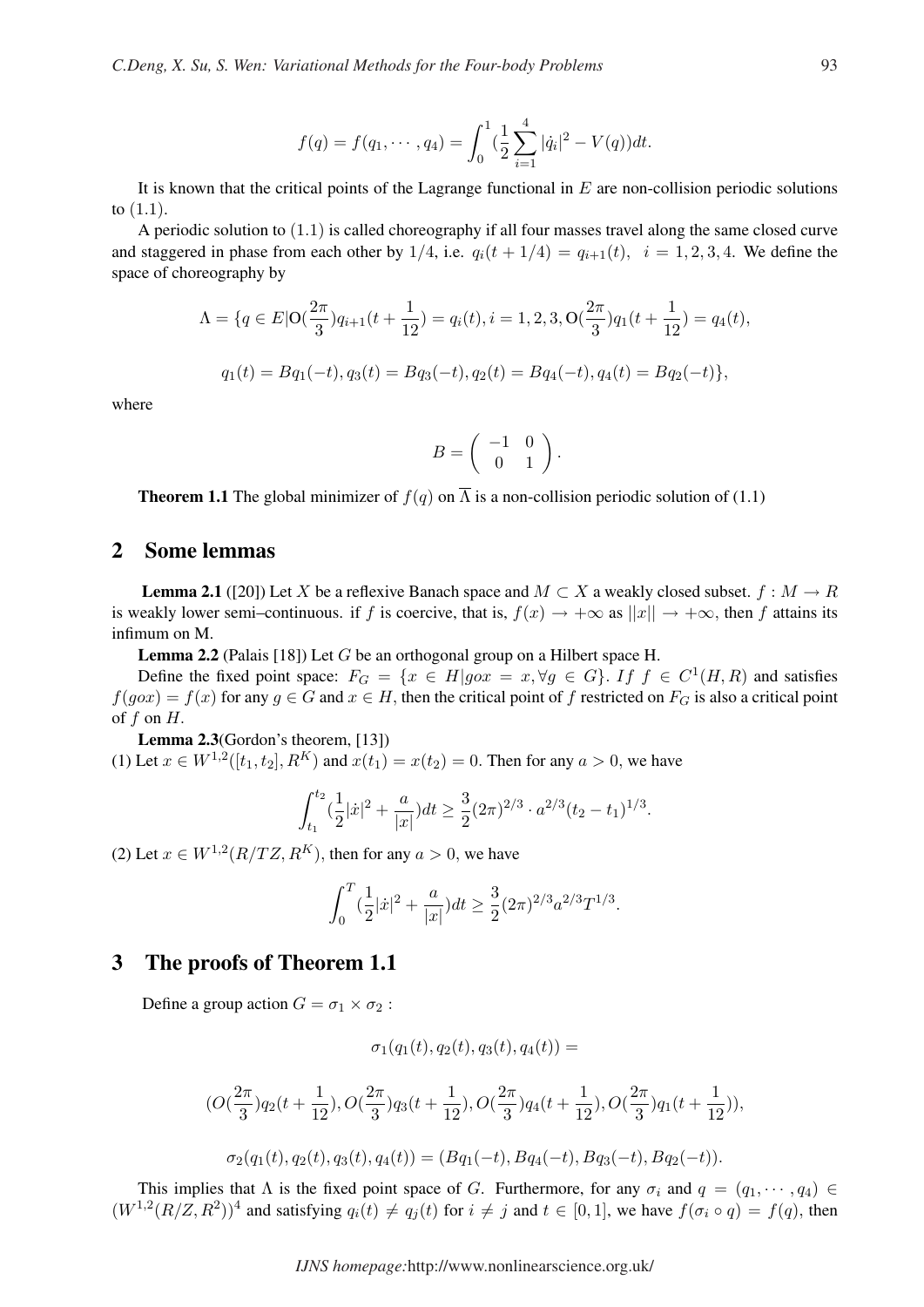Palais's symmetry principle implies the critical point of f restricted on  $\Lambda$  is also a critical point of f on  $(W^{1,2}(R/Z, R^2)^4$  and satisfying  $q_i(t) \neq q_j(t)$  for  $i \neq j$  and  $t \in [0, 1]$ .

**Proposition 3.1** For any  $q = (q_1(t), q_2(t), q_3(t), q_4(t)) \in \Lambda$ , we have

$$
\int_0^1 q_i(t)dt = 0.
$$

**Proof.** For any  $q = (q_1(t), q_2(t), q_3(t), q_4(t)) \in \Lambda$ , we have

$$
\sum_{i=1}^{4} q_i = 0.
$$

So

$$
\int_0^1 q_i(t)dt = \int_0^{1/4} q_i(t)dt + \int_{1/4}^{1/2} q_i(t)dt + \int_{1/2}^{3/4} q_i(t)dt + \int_{3/4}^1 q_i(t)dt
$$

$$
= \int_0^{1/4} \sum_{j=1}^4 q_j dt = 0.
$$

Then Poincare-Wirtinger inequality implies

$$
\int_0^1 |\dot{q}_i|^2 dt \ge (2\pi)^2 \int_0^1 |q_i(t)|^2 dt.
$$

Hence  $f(q)$  is coercive on  $\overline{\Lambda}$ . It's easy to see  $\overline{\Lambda}$  is a weakly closed subset. Fatou's lemma implies that  $f(q)$  is weakly lower semi-continuous. Then by Lemma 2.1,  $f(q)$  attains  $inf{f(q)|q \in \overline{\Lambda}}$ .

**Proposition 3.2** The minimizer of  $f(q)$  on  $\overline{\Lambda}$  is non-collision.

Proof. Firstly, we estimate the infimum of the action functional on the collision set.

1°. If  $q_1, q_2$  collide at  $t = 0$ , then  $q_1, q_2$  collide at  $t = 0$  and  $t = 1/12$  and  $t = 1/3$  and  $t = 5/12$  and  $t = 2/3$  and  $t = 3/4$ ;  $q_1, q_4$  collide at  $t = 0$  and  $t = 1/4$  and  $t = 1/3$  and  $t = 7/12$  and  $t = 2/3$  and  $t = 11/12; q_2, q_3$  collide at  $t = 1/12$  and  $t = 1/6$  and  $t = 5/12$  and  $t = 1/2$  and  $t = 3/4$  and  $t = 5/6$ ;  $q_3$ ,  $q_4$  collide at  $t = 1/6$  and  $t = 1/4$  and  $t = 1/2$  and  $t = 7/12$  and  $t = 5/6$  and  $t = 11/12$ .

2°. If  $q_1, q_3$  collide at  $t = 0$  then  $q_1, q_3$  collide at  $t = 0$  and  $t = 1/6$  and  $t = 1/3$  and  $t = 1/2$  and  $t = 2/3$  and  $t = 5/6$ ;  $q_2$ ,  $q_4$  collide at  $t = 1/12$  and  $t = 1/4$  and  $t = 5/12$  and  $t = 7/12$  and  $t = 3/4$  and  $t = 11/12$ .

3°. If  $q_2, q_3$  collide at  $t = 0$  then  $q_2, q_3$  collide at  $t = 0$  and  $t = 1/3$  and  $t = 2/3$ ;  $q_3, q_4$  collide at  $t = 1/12$  and  $t = 5/12$  and  $t = 3/4$ ;  $q_4$ ,  $q_1$  collide at  $t = 1/6$  and  $t = 1/2$  and  $t = 5/6$ ;  $q_1$ ,  $q_2$  collide at  $t = 1/4$  and  $t = 7/12$  and  $t = 11/12$ .

4°. If  $q_2, q_4$  collide at  $t = 0$  then  $q_2, q_4$  collide at  $t = 0$  and  $t = 1/6$  and  $t = 1/3$  and  $t = 1/2$  and  $t = 2/3$  and  $t = 5/6$ ;  $q_1, q_3$  collide at  $t = 1/12$  and  $t = 1/4$  and  $t = 5/12$  and  $t = 7/12$  and  $t = 3/4$  and  $t = 11/12$ .

By Lagrangian identity, we split the kinetic energy ([23,24,25]).

$$
\sum_{i < j} |\dot{q}_i - \dot{q}_j|^2 = \frac{1}{2} \sum_{i \neq j} |\dot{q}_i - \dot{q}_j|^2 = \frac{1}{2} \sum_{i,j} (|\dot{q}_i|^2 + \dot{q}_j|^2 - 2\langle \dot{q}_i, \dot{q}_j \rangle
$$
\n
$$
= \sum_{i=1}^4 |\dot{q}_i|^2 \sum_j 1 - \langle \sum_i \dot{q}_i, \sum_j \dot{q}_j \rangle = 4 \sum_{i=1}^4 |\dot{q}_i|^2.
$$

Thus

$$
f(q) = \int_0^T \left(\frac{1}{2} \sum_{i=1}^4 |\dot{q}_i|^2 - V(q)\right) dt
$$
  
= 
$$
\frac{1}{4} \sum_{1 \le i < j \le 4} \left(\frac{1}{2} \int_0^1 |\dot{q}_i - \dot{q}_j|^2 dt + \int_0^1 \frac{4}{|q_i - q_j|} dt\right).
$$

*IJNS email for contribution:* editor@nonlinearscience.org.uk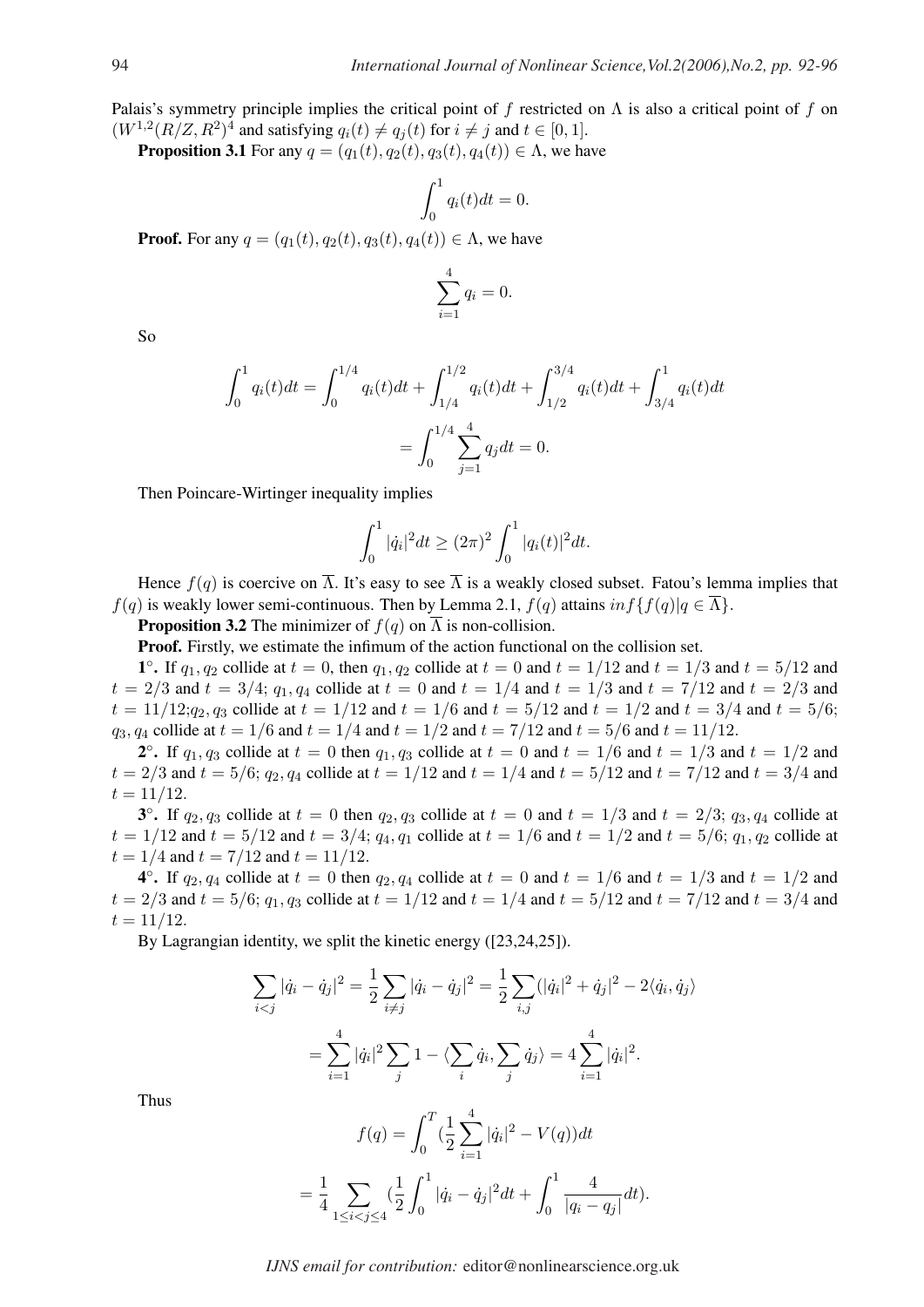We notice that the Lagrangian action for 4–body problems is the sum for the lagrangian actions for six two–body problems with the same weights. We want to use Lemma 2.3 to estimate the lower bound for the Lagrangian action of 4–body problems on collision generalized solutions. There are four cases for collisions, but from Gordon's Lemma, we notice that the more for collision times, the larger of Lagrangian action for the relative Keplerian problems for the collision. So we only consider these cases.

For case 1 we have

$$
f(q) \ge \frac{3}{2} (2\pi)^{2/3} 4^{-1/3} [((\frac{1}{12})^{\frac{1}{3}} + (\frac{1}{4})^{\frac{1}{3}}) \times 12 + 2] \approx 47.6229.
$$

For case 2 we have

$$
f(q) \ge \frac{3}{2} (2\pi)^{2/3} 4^{-1/3} [(\frac{1}{6})^{\frac{1}{3}} \times 12 + 4] \approx 34.1184.
$$

For case 3 we have

$$
f(q) \ge \frac{3}{2} (2\pi)^{2/3} 4^{-1/3} [(\frac{1}{3})^{\frac{1}{3}} \times 12 + 2] \approx 33.2061.
$$

For case 4 we have

$$
f(q) \ge \frac{3}{2} (2\pi)^{2/3} 4^{-1/3} \left[ \left( \frac{1}{6} \right)^{\frac{1}{3}} \times 12 + 4 \right] \approx 34.1184.
$$

We can see that the infimum of the action functional on the collision set is larger than 33.2061. Finally, we estimate the upper bound of  $inf\{f(q), q \in \Lambda\}$ . We choose three rose orbits as the test loops. Let  $a > 0$  and

> $\overline{a}$  $\left($  $\mathcal{L}$  $q_1(t) = (a \sin 3\pi t \cos \pi t, a \sin 3\pi t \sin \pi t)^T,$  $q_2(t) = q_1(t + \frac{1}{4})$  $\frac{1}{4}),$  $q_3(t) = q_1(t + \frac{1}{2})$  $(\frac{1}{2}),$  $q_4(t) = q_1(t + \frac{5}{4})$  $\frac{3}{4}$ .

Let  $a = 0.3$ , then we get

$$
f(q) \approx 22.4945 < 33.2061.
$$

In the estimate of the upper bound of  $inf{f(q), q \in \Lambda}$  and the infimum of the action functional on the collision set,we use Mathematica and the accuracy is 0.0001.

$$
f(q) \approx 20.1293 < 23.0852.
$$

This proves the the minimizer of  $f(q)$  on  $\overline{\Lambda}$  is non-collision.

Proposition 3.1 together with Proposition 3.2 imply that the minimum of f on  $\overline{\Lambda}$  is a non-collision solution to the four body problem (1.1). This proves Theorem 1.1.

### References

- [1] G. Arioli, F. Gazzola, S. Terracini: Minimization properties of Hill's orbits and applications to some N–body problems. *Ann. Inst. H.Poincare Anal. Non Lineaire.* 17,617–650(2000)
- [2] A. Bahri, P. Rabinowitz: Periodic solutions of Hamiltonian systems of three body type. *Ann. IHP. nonlineaire*, 8, 561–649 (1991)
- [3] U. Bessi, V. Coti Zelati: Symmetries and noncollision closed orbits for planar N-body-type problems. *Nonl. Anal.* 16, 587-598(1991)
- [4] G. Butta , M. Giaquinta, S. Hildebrandt: One–dimensional variational problems. *Clarendon Press*: *Oxford*(1998)